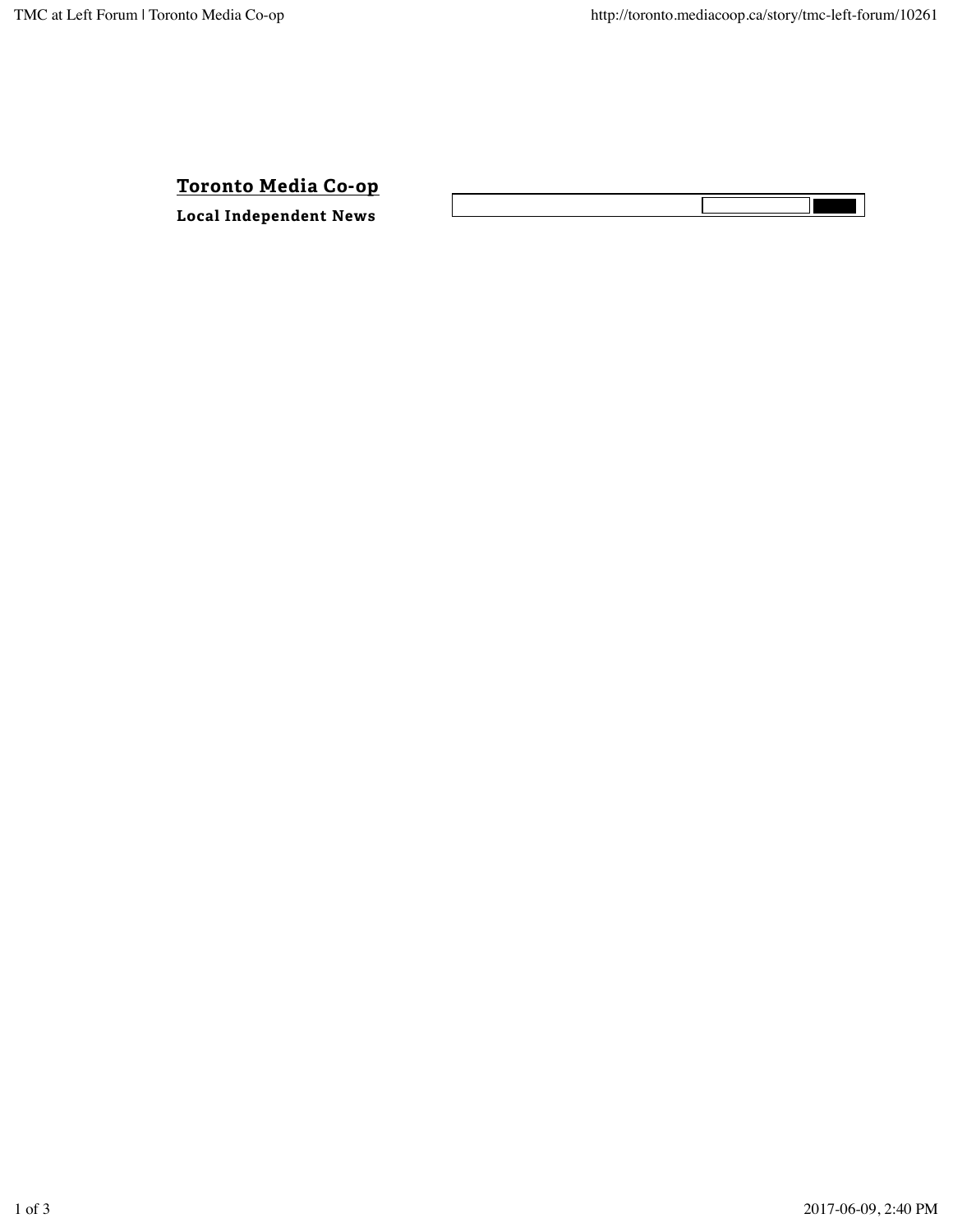**STORY** 

**Posted by Gwalgen Dent on March 18, 2012**

**EMAIL TWEET SHARE**

Not reviewed by Toronto Media Co-op editors. copyedited fact checked [2]

## **TMC at Left Forum**

Interview with Marcello Musto - Political Science Professor at York University

## by **GEORDIE GWALGEN DENT**

New York - The TMC interviews Marcello Musto from the Department of Political Science at York University.

Toronto Media Co-op: Where are you from?

Marcello Musto: I'm originally from Naples, Italy but I have lived in Toronto since Sept, 2009. I work in the department of Political Science at York university, probably the most radical political science department in the Anglophone world.

TMC: Why are you here?

MM: This is the second year that I organized panels here and there are maybe two main things I do at the Left Forum.

The first is organizing panels on Marx and Marxism. After the latest economic crisis Marx is once again a la mode. After the last 3-4 years there have been many conferences dedicated to Marx, and I've done panels here over the last 3-4 years working with Marxist's main theory.

I've also been organizing this panel for the second year, The Left In Crisis. The reasons I'm organizing this is because the left needs to understand this: the North American movement is very weak, but they don't understand what's happening in other parts of the world. So my task here is to organize this delegation to bring them here but also to let the people in North America know what's going on with the movement in India, India, China, South Korea, Turkey, etc.

TMC: What do you feel comes out of Left Forum?

MM: My idea is that the Left Forum is still very weak and is much less organized and strong than the World Social Forum in Porto Alegre, for example. But this is not because there are more people there, it simply reflects the actual movement in North America. Therefore the forum is isolated, weak and not organized and I don't think it will offer a lot now in this historical phase as a manifestation of what to do. Today is exciting but it is very vague and I can feel a weakness in terms of collaboration.

TMC: Then why do you come here?

MM: I come because this is what we have and…I'm from Naples…we have to make the pizza with what ingredients we have and I'm optimistic about this given what we have in the coming future.



**Want more grassroots coverage? Join the Media Co-op today.** 





| <b>USER LOGIN</b>         |                      |
|---------------------------|----------------------|
| Username: *               | Password: *          |
| LOG IN                    |                      |
| <b>Create new account</b> | Request new password |